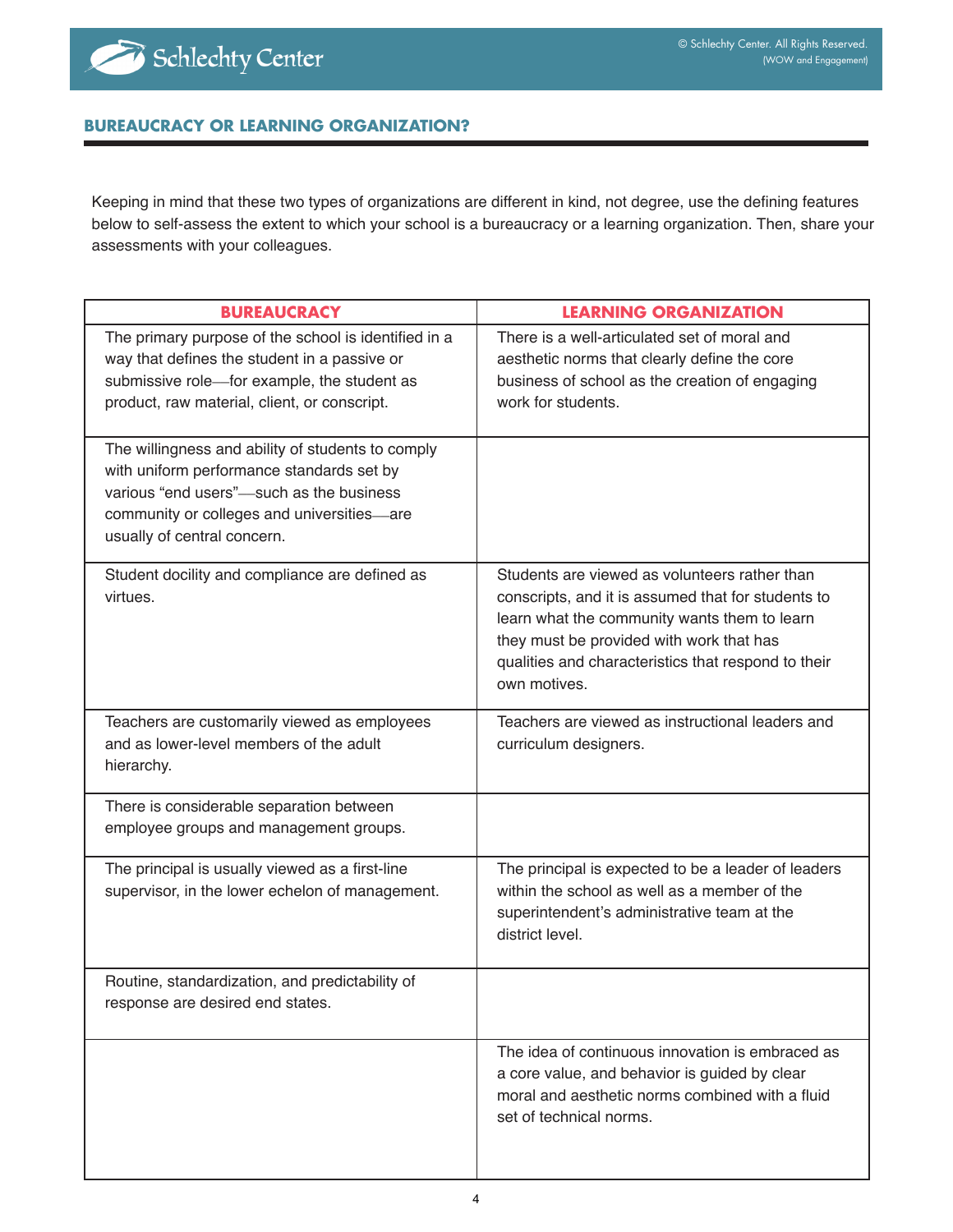

## **BUREAUCRACY OR LEARNING ORGANIZATION?** (CONTINUED)

| <b>BUREAUCRACY</b>                                                                                                                                                                                                             | <b>LEARNING ORGANIZATION</b>                                                                                                                                                                                                                                                                             |
|--------------------------------------------------------------------------------------------------------------------------------------------------------------------------------------------------------------------------------|----------------------------------------------------------------------------------------------------------------------------------------------------------------------------------------------------------------------------------------------------------------------------------------------------------|
| Rules, procedures, and policies are elaborate and<br>rigidly enforced.                                                                                                                                                         | Local conventions place emphasis on fairness,<br>equity, excellence, loyalty, courage, persistence,<br>constancy of purpose, and duty as values that<br>define "the way we do business around here."                                                                                                     |
| Management by memorandum is typical.                                                                                                                                                                                           | Conversation and dialogue serve as the<br>primary tools for building and maintaining the<br>school culture and for ensuring the disciplined<br>pursuit of a shared vision of the future.                                                                                                                 |
| Communication flows from the top down with<br>little attention to bottom-up communication or<br>horizontal communication.                                                                                                      |                                                                                                                                                                                                                                                                                                          |
| Coordination of effort is a management<br>function.                                                                                                                                                                            | Central office staff are expected to work to<br>develop capacity of the school district and the<br>community to support and sustain innovations<br>that promise to increase the quality of schoolwork<br>provided to students.                                                                           |
| Carefully crafted job descriptions are used to<br>delegate and assign responsibility and authority.                                                                                                                            |                                                                                                                                                                                                                                                                                                          |
| Boundary disputes are common occurrences,<br>especially between school faculties and central<br>office personnel or among middle-level operators<br>and semi-autonomous operating units such as<br>departments within schools. |                                                                                                                                                                                                                                                                                                          |
| The superintendent is typically viewed as a<br>manager rather than as a leader and is<br>expected to carry out the directives of others<br>without significant input into the way these<br>directives are framed.              | The superintendent is expected to serve as a moral<br>and intellectual leader for the district, to<br>continually focus all participants on the direction<br>in which the district and the schools are heading,<br>and to reinforce the cultural and moral basis for<br>the direction that has been set. |
| The role of the board of education is typically<br>defined as representative of various stakeholders,<br>particularly of the special interest groups,<br>factions, and parties that elect or appoint them.                     | The school board is expected to establish a clear<br>sense of community among themselves and to<br>market the identity they develop to their<br>constituencies as a means of building a<br>community of interest around the schools and<br>the students served by the schools.                           |